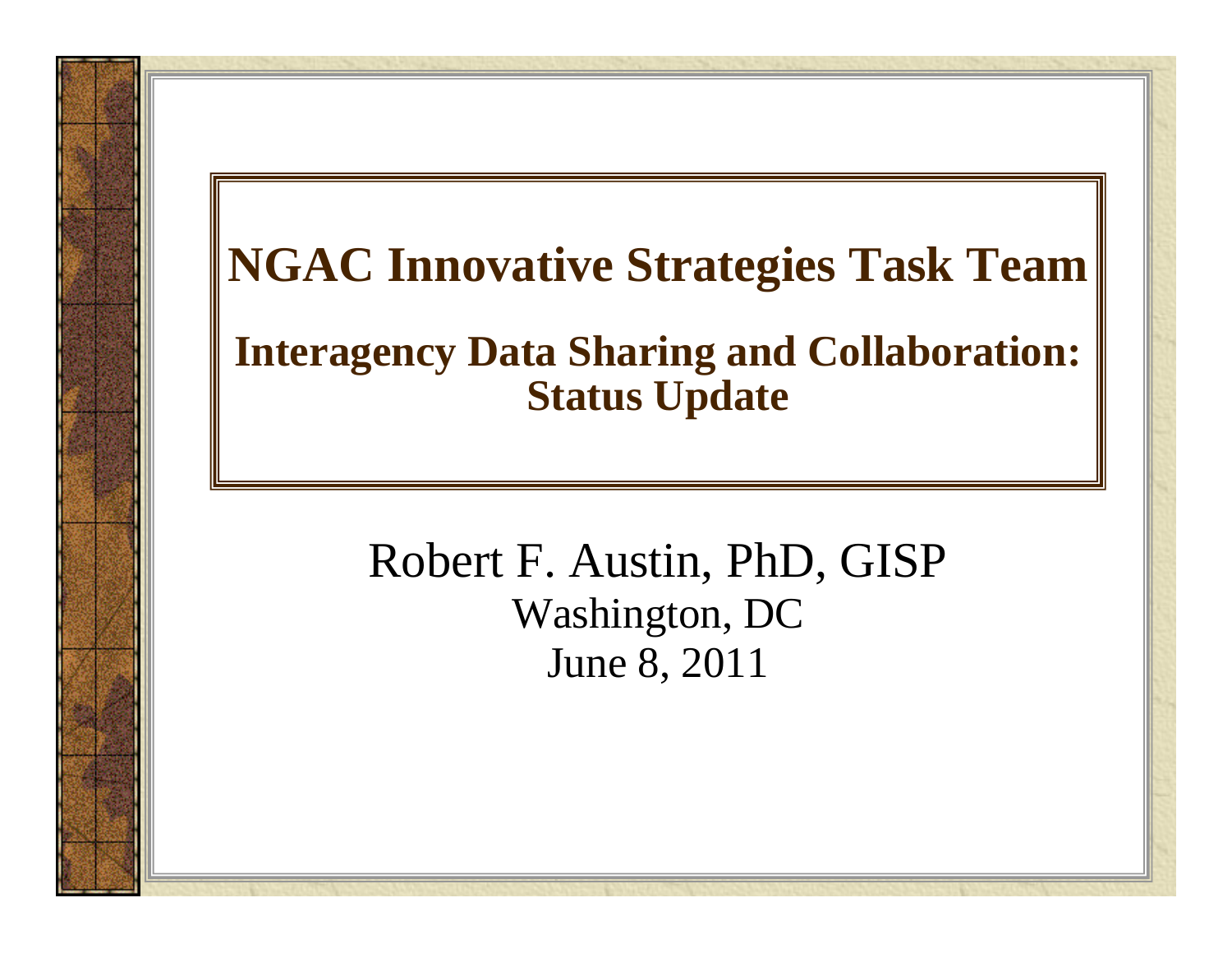### **Background**

<del>\*</del> 2010 – Briefing on Geospatially Enabling Community Collaboration (GECCo) by GITA **\* March 18,2011 – NGAC Interagency Sharing** Spotlight Session

- Context & Introductions Bob Austin
- Session 1 MACE Bob Piccerillo
- Session 2 HIFLD Tammy Barbour
- Session 3 Digital Coast Joshua Murphy
- Discussion/Q & A All

**K** Rough draft summary of best practice input from speakers and NGAC members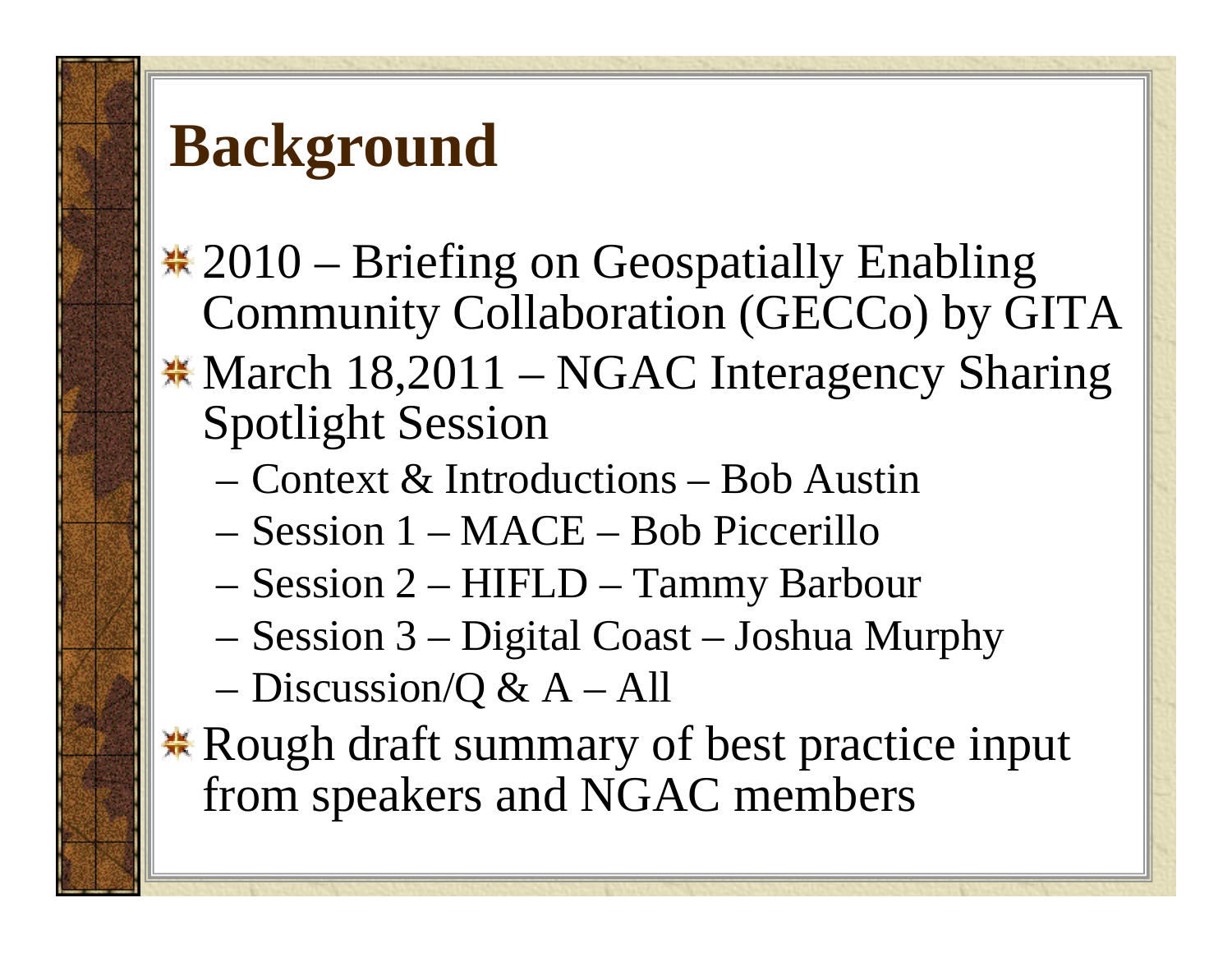# **2011 Action Plan Issue Area 1**

- $\frac{1}{2}$  **Innovative Strategies for Geospatial Programs** and Partnerships (Task Team)
- Approach and Focus **:**
	- Establish a small task team to explore the issue starting from the work of previous NGAC subcommittees
	- *Develop an outline for review at the June NGAC meeting*
	- Draft a white paper and recommendations for review at the October NGAC meeting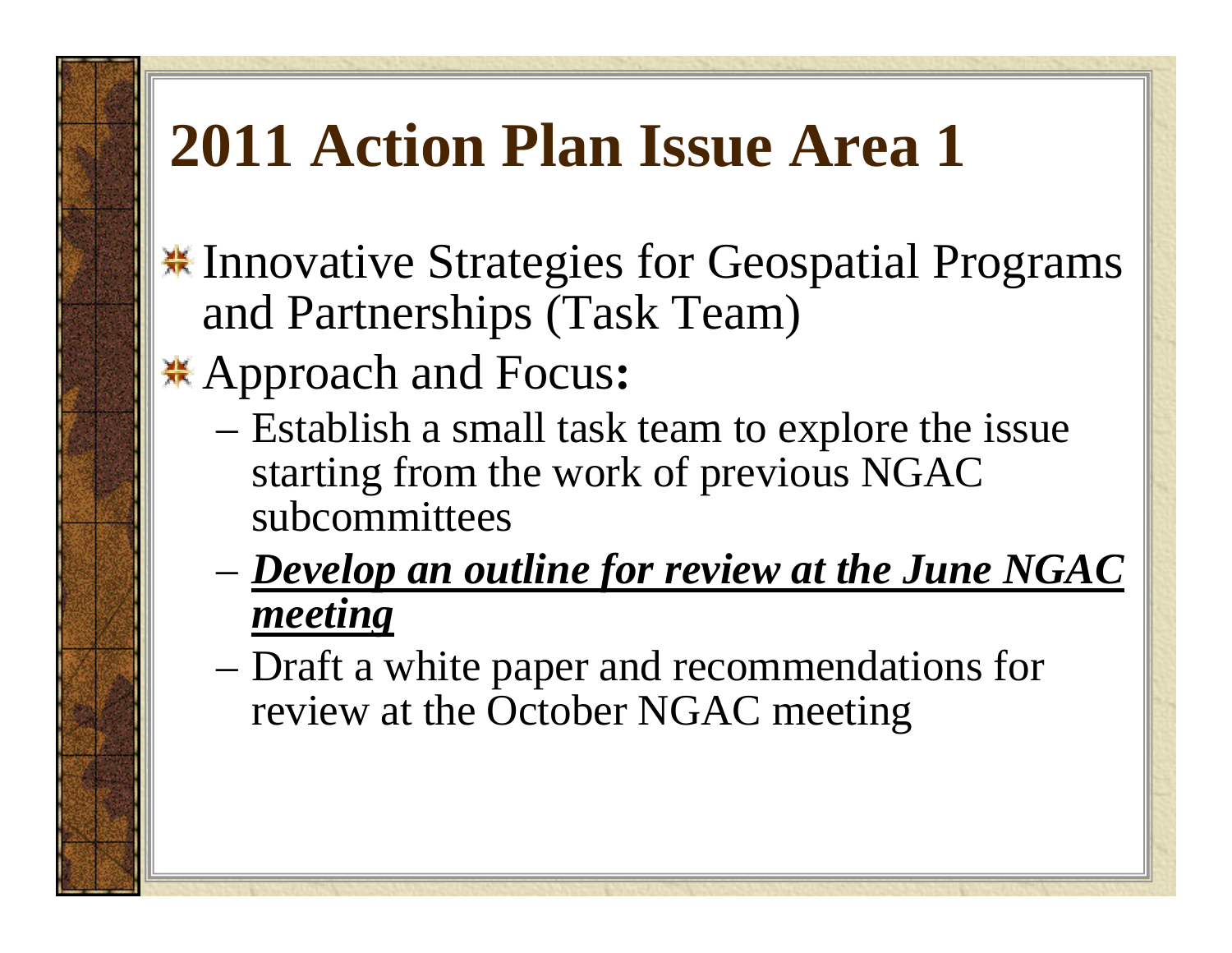## **2011 Action Plan Issue Area 1**

#### **<del></del> \*** Activities:

- Review the body of knowledge from previous NGAC work
- Assess models of data sharing; incorporate information from Data Sharing Best Practices Summary Paper
- Review the GITA Data Sharing Process
- Determine/define/document fundamentals to a "data sharing" program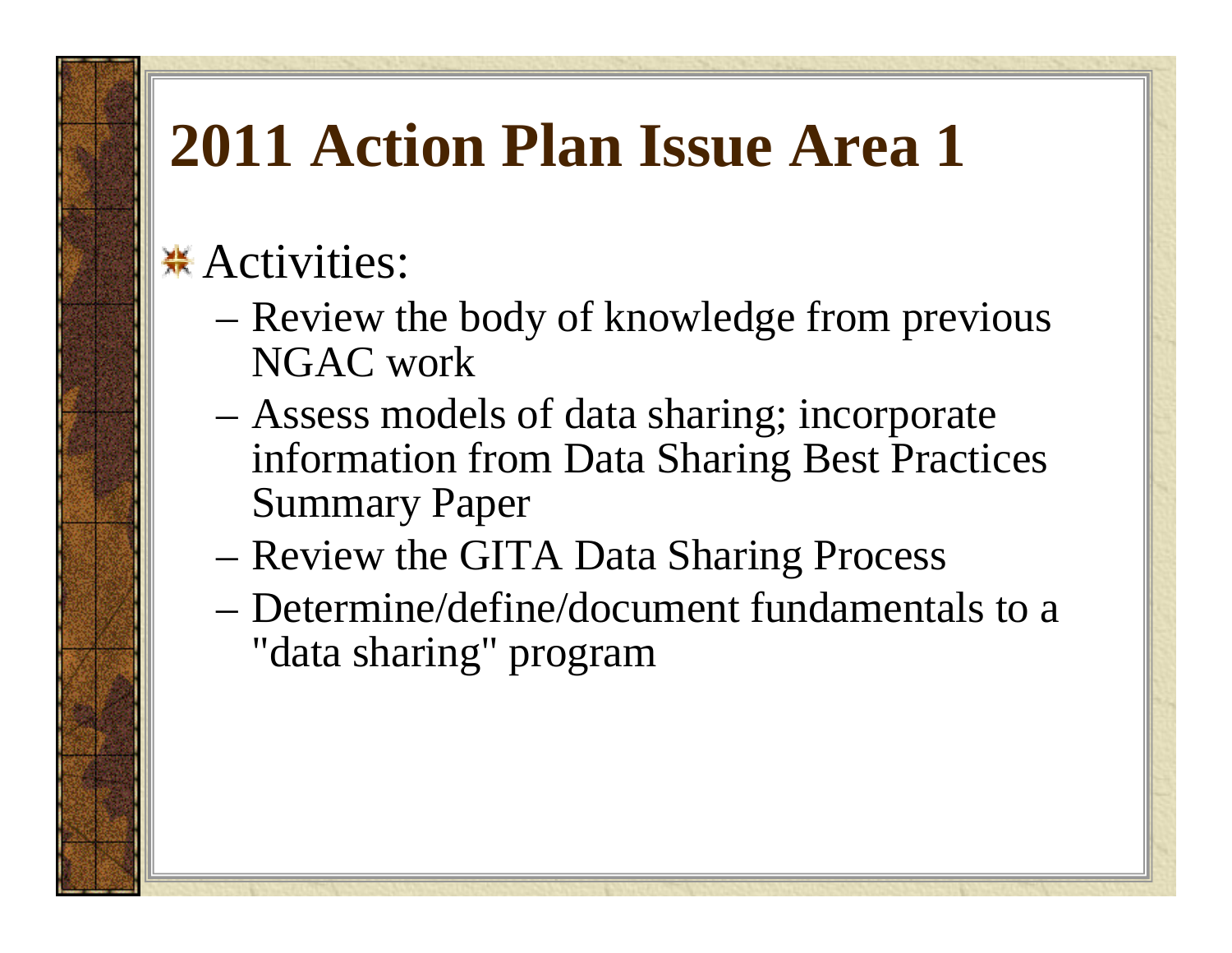### **Outline**

#### **.\*** Categorize types of sharing

- Type A federal inter-agency data sharing
- Type B Local, county, regional, state and tribal nation data sharing
- Type C Data sharing between Type A and Type B entities
	- C1 Uni-directional data flows
	- C2 Bi-directional data flows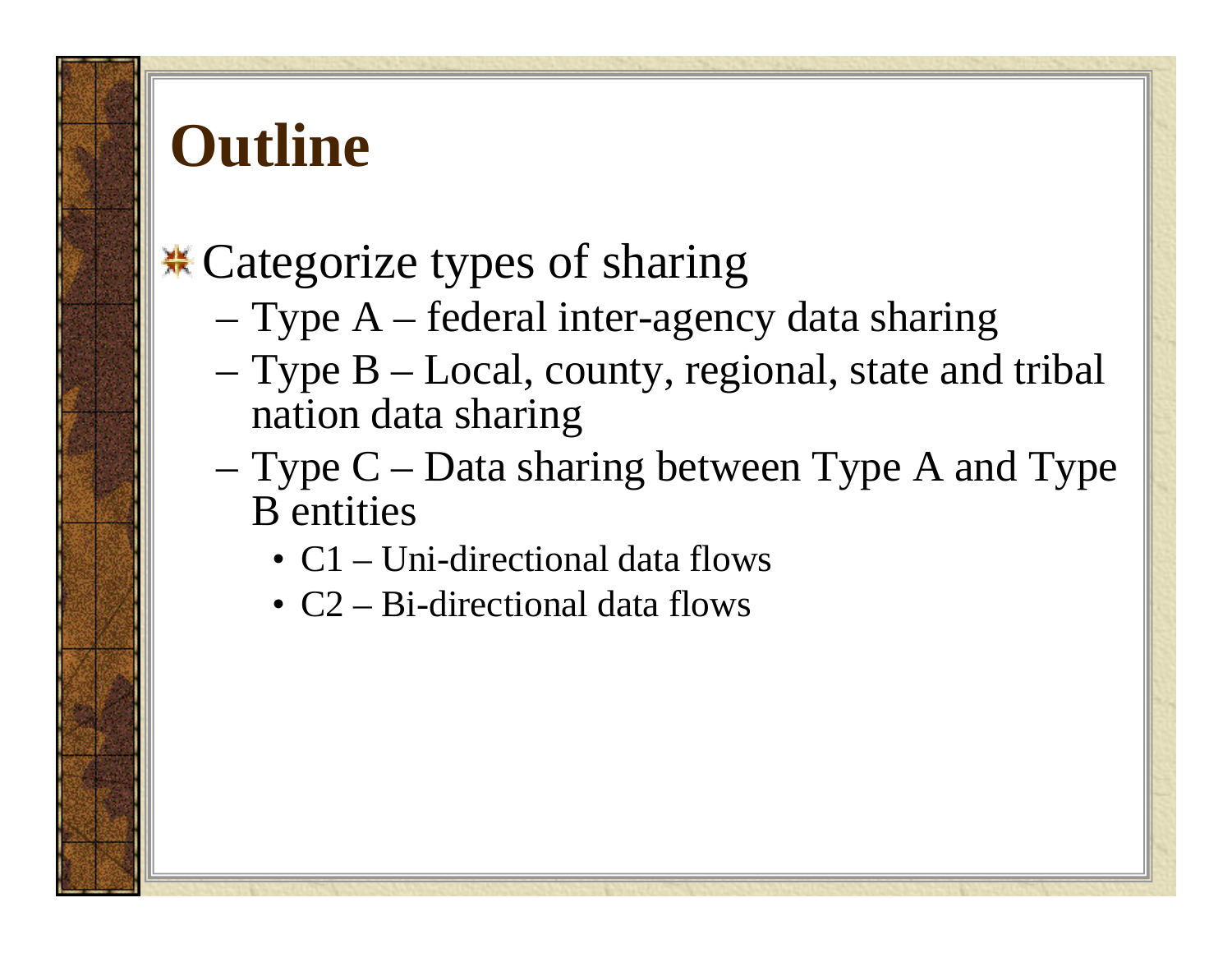**HIFLD MACE** Digital Coast

LUCA (*one-way* )

Hillsborough County<br>Florida

**NUSGS** 

**United States** ensus

2010 <mark>Sunshine</mark><br>CENSUS

FDLE

Imagery for the Nation Transportation for the Nation Local-state-county-tribal data sharing with federal agencies

JSD

Southwest Florida

Water Management District

**NSGIC** Western Governors Association Inter-local MOUs **GECCo** HIFLD to the Region